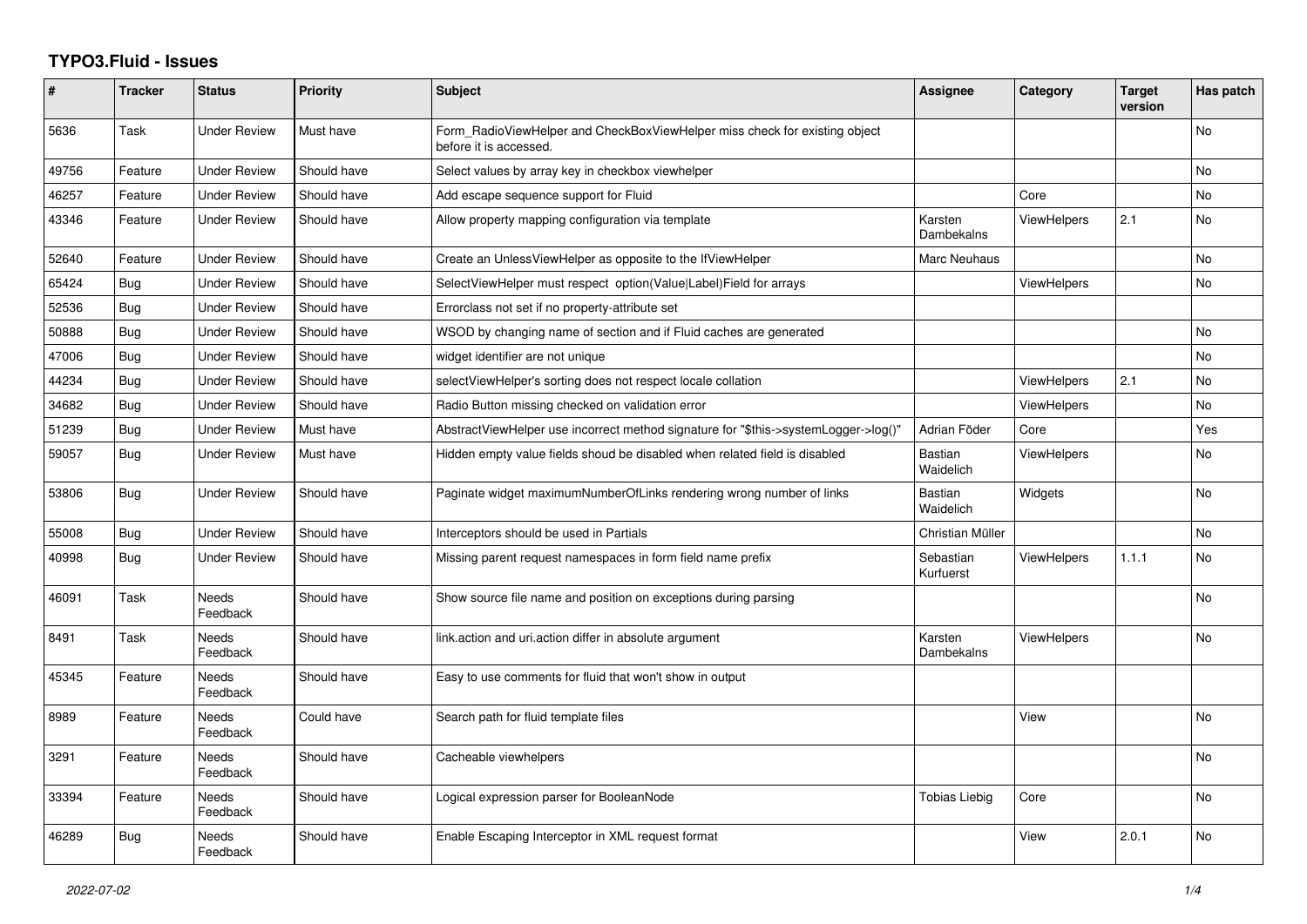| #     | <b>Tracker</b> | <b>Status</b>            | <b>Priority</b>      | <b>Subject</b>                                                                                         | <b>Assignee</b>             | Category           | <b>Target</b><br>version | Has patch |
|-------|----------------|--------------------------|----------------------|--------------------------------------------------------------------------------------------------------|-----------------------------|--------------------|--------------------------|-----------|
| 58862 | Bug            | <b>Needs</b><br>Feedback | Should have          | FormViewHelper doesn't accept NULL as value for \$arguments                                            | Bastian<br>Waidelich        | ViewHelpers        |                          | Yes       |
| 33628 | Bug            | Needs<br>Feedback        | Must have            | Multicheckboxes (multiselect) for Collections don't work                                               | Christian Müller            | <b>ViewHelpers</b> |                          | No        |
| 36662 | Bug            | Needs<br>Feedback        | Should have          | Checked state isn't always correct when property is collection                                         | Kevin Ulrich<br>Moschallski | <b>ViewHelpers</b> | 1.1.1                    | No        |
| 9005  | Feature        | Accepted                 | Could have           | Fluid Template Analyzer (FTA)                                                                          | Sebastian<br>Kurfuerst      |                    |                          |           |
| 5933  | Feature        | Accepted                 | Should have          | Optional section rendering                                                                             | Sebastian<br>Kurfuerst      | ViewHelpers        |                          | No        |
| 28551 | Bug            | Accepted                 | Should have          | (v4) backport VHTest                                                                                   | Sebastian<br>Kurfuerst      |                    |                          | No        |
| 56237 | Task           | New                      | Should have          | in-line (Condition) View Helpers should not evaluate on parsing                                        |                             |                    |                          | No        |
| 47669 | Task           | New                      | Should have          | FormViewHelper does not define the default request method                                              |                             |                    |                          | No        |
| 45394 | Task           | New                      | Should have          | Forwardport Unit test for standalone view                                                              |                             | View               |                          | No        |
| 43072 | Task           | New                      | Should have          | Remove TOKENS for adding templates fallback in Backporter                                              |                             | View               |                          | No        |
| 43071 | Task           | New                      | Should have          | Remove TOKENS for adding fallback teplates in B                                                        |                             |                    |                          | No        |
| 42743 | Task           | New                      | Should have          | Remove inline style for hidden form fields                                                             |                             |                    |                          | No        |
| 34309 | Task           | New                      | Could have           | Unknown ViewHelpers cause exception - should be handled more graceful                                  |                             | ViewHelpers        |                          | No        |
| 32035 | Task           | New                      | Should have          | Improve fluid error messages                                                                           |                             | Core               |                          | Yes       |
| 26664 | Task           | New                      | Won't have this time | Clean up Form ViewHelpers                                                                              |                             | ViewHelpers        |                          | No        |
| 26658 | Task           | New                      | Won't have this time | Make Form ViewHelpers consistent                                                                       |                             | ViewHelpers        |                          | No        |
| 10911 | Task           | New                      | Should have          | Tx_Fluid_ViewHelpers_Form_AbstractFormViewHelper->renderHiddenIdentityField<br>should be more reliable |                             | ViewHelpers        |                          | No        |
| 9950  | Task           | New                      | Should have          | Binding to nested arrays impossible for form-elements                                                  |                             | ViewHelpers        |                          |           |
| 54195 | Task           | New                      | Should have          | Rename and move FormViewHelper's errorClass value, currently 'f3-form-error'                           | Adrian Föder                | ViewHelpers        |                          | No        |
| 62346 | Feature        | New                      | Could have           | f:comment should have high precende                                                                    |                             | Core               | 3.x                      | No        |
| 60271 | Feature        | New                      | Should have          | Paginate viewhelper, should also support arrays                                                        |                             |                    |                          | No        |
| 60181 | Feature        | New                      | Could have           | Caching mechanism for Fluid Views/Templates                                                            |                             | View               |                          | No        |
| 60003 | Feature        | New                      | Should have          | Add required-Attribute to f:form.password                                                              |                             | ViewHelpers        |                          | No        |
| 51277 | Feature        | New                      | Should have          | ViewHelper context should be aware of actual file occurrence                                           |                             |                    |                          | No        |
| 51100 | Feature        | New                      | Must have            | Links with absolute URI should have the option of URI Scheme                                           |                             | ViewHelpers        |                          | No        |
| 48355 | Feature        | New                      | Could have           | Assign output of viewhelper to template variable for further processing.                               |                             |                    |                          |           |
| 46545 | Feature        | New                      | Should have          | Better support for arrays in options of SelectViewHelper                                               |                             |                    |                          | No        |
| 45153 | Feature        | New                      | Should have          | f:be.menus.actionMenuItem - Detection of the current select option is insufficient                     |                             |                    |                          | No        |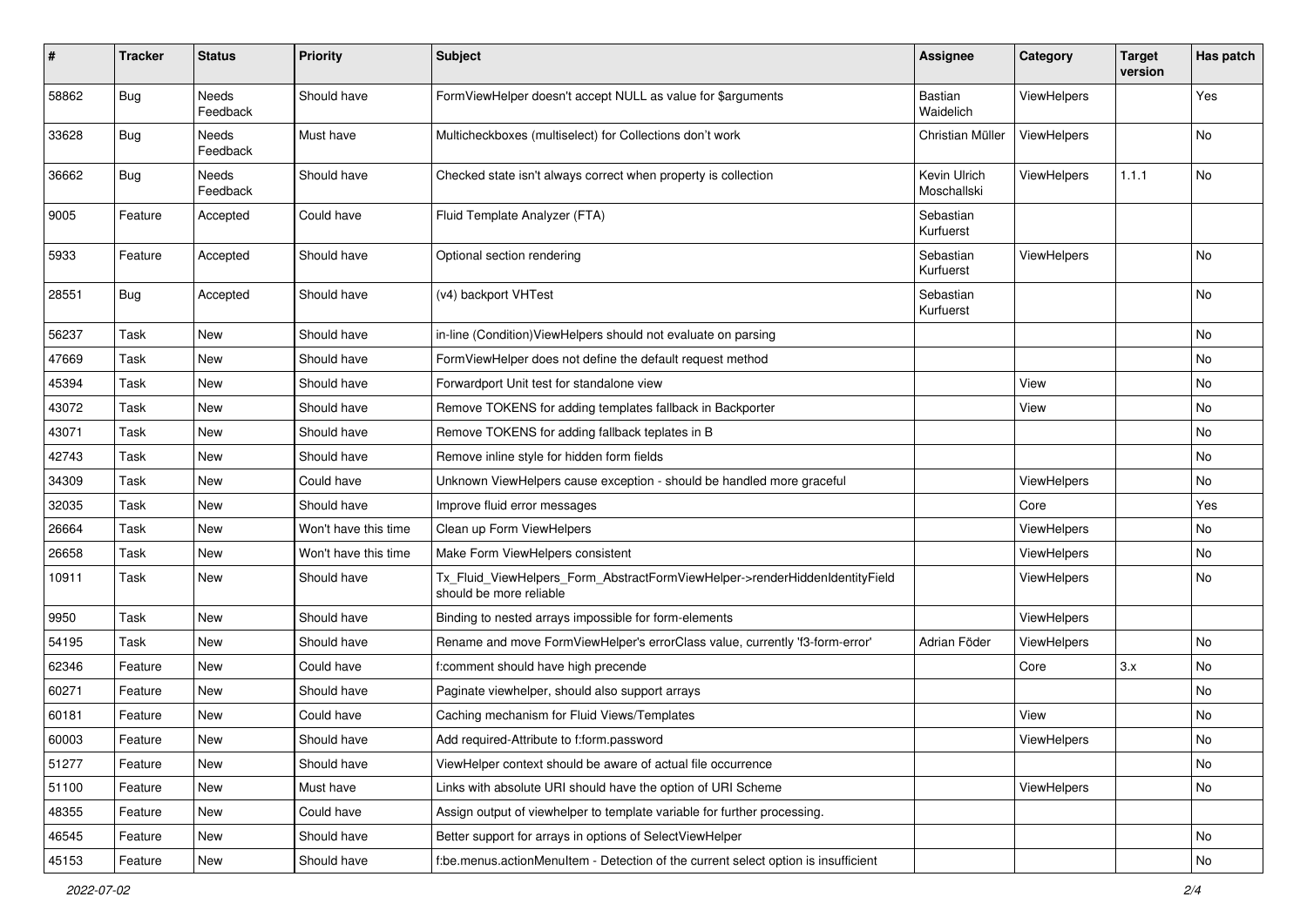| #     | <b>Tracker</b> | <b>Status</b> | <b>Priority</b> | <b>Subject</b>                                                                                | <b>Assignee</b>       | Category           | <b>Target</b><br>version | Has patch |
|-------|----------------|---------------|-----------------|-----------------------------------------------------------------------------------------------|-----------------------|--------------------|--------------------------|-----------|
| 42397 | Feature        | New           | Should have     | Missing viewhelper for general links                                                          |                       |                    |                          | <b>No</b> |
| 40081 | Feature        | New           | Should have     | Allow assigned variables as keys in arrays                                                    |                       |                    |                          | No        |
| 39936 | Feature        | New           | Should have     | registerTagAttribute should handle default values                                             |                       | ViewHelpers        |                          | No        |
| 38130 | Feature        | New           | Should have     | Checkboxes and multiple select fields should have an assignable default value                 |                       |                    |                          | No        |
| 36559 | Feature        | New           | Could have      | New widget progress bar                                                                       |                       |                    |                          | Yes       |
| 36410 | Feature        | New           | Should have     | Allow templates to send arguments back to layout                                              |                       | ViewHelpers        |                          | No        |
| 33215 | Feature        | New           | Should have     | RFC: Dynamic values in ObjectAccess paths                                                     |                       |                    |                          | No        |
| 31955 | Feature        | New           | Should have     | f:uri.widget                                                                                  |                       | Widgets            |                          | No        |
| 30555 | Feature        | <b>New</b>    | Could have      | Make TagBuilder more extensible                                                               |                       | Core               |                          | No        |
| 10472 | Feature        | New           | Could have      | Fluid Standalone distribution                                                                 |                       | Core               |                          | No        |
| 9514  | Feature        | New           | Should have     | Support explicit Array Arguments for ViewHelpers                                              |                       |                    |                          |           |
| 7608  | Feature        | New           | Could have      | Configurable shorthand/object accessor delimiters                                             |                       | Core               |                          | Yes       |
| 4704  | Feature        | New           | Should have     | Improve parsing exception messages                                                            |                       | Core               |                          |           |
| 1907  | Feature        | <b>New</b>    | Could have      | Default values for view helpers based on context                                              |                       | Core               |                          |           |
| 3725  | Feature        | New           | Could have      | <b>CSS Engine</b>                                                                             | Christian Müller      | <b>ViewHelpers</b> |                          | No        |
| 37095 | Feature        | New           | Should have     | It should be possible to set a different template on a Fluid TemplateView inside an<br>action | Christopher<br>Hlubek |                    |                          | <b>No</b> |
| 60856 | Bug            | New           | Must have       | Target attribute not supported by the form viewhelper                                         |                       | ViewHelpers        |                          | Yes       |
| 58983 | Bug            | New           | Should have     | format.date does not respect linebreaks and throws exception                                  |                       |                    |                          | No        |
| 58921 | Bug            | New           | Should have     | f:form.* VHs crash if NOT inside f:form but followed by f:form                                |                       |                    |                          | No        |
| 57885 | Bug            | New           | Must have       | Inputs are cleared from a second form if the first form produced a vallidation error          |                       |                    |                          | No        |
| 54284 | Bug            | New           | Should have     | Default Option for Switch/Case VH                                                             |                       | ViewHelpers        |                          | No        |
| 52591 | <b>Bug</b>     | New           | Should have     | The Pagination Widget broken for joined objects                                               |                       |                    |                          | No        |
| 52419 | Bug            | <b>New</b>    | Should have     | Wrong PHPDocs notation for default value inline f:translate viewhelper                        |                       |                    | 2.0                      | <b>No</b> |
| 49600 | Bug            | New           | Should have     | f:form tag shown as a HTML on frontend                                                        |                       | ViewHelpers        |                          | No        |
| 49038 | Bug            | New           | Must have       | form.select does not select the first item if prependOptionValue is used                      |                       |                    |                          | No        |
| 45384 | Bug            | New           | Must have       | Persisted entity object in widget-configuration cannot be deserialized (after reload)         |                       | Widgets            | 2.0.1                    | No        |
| 40064 | Bug            | New           | Must have       | Multiselect is not getting persisted                                                          |                       | ViewHelpers        |                          | No        |
| 39990 | Bug            | New           | Should have     | Same form twice in one template: hidden fields for empty values are only rendered<br>once     |                       | Core               |                          | No        |
| 38369 | Bug            | New           | Must have       | Resource ViewHelpers should not fall back to request package                                  |                       | View               |                          | No        |
| 37619 | Bug            | New           | Should have     | Fatal Error when using variable in name attribute of Section ViewHelper                       |                       | ViewHelpers        |                          | No        |
| 36655 | <b>Bug</b>     | New           | Should have     | <b>Pagination Links</b>                                                                       |                       | Widgets            |                          | No        |